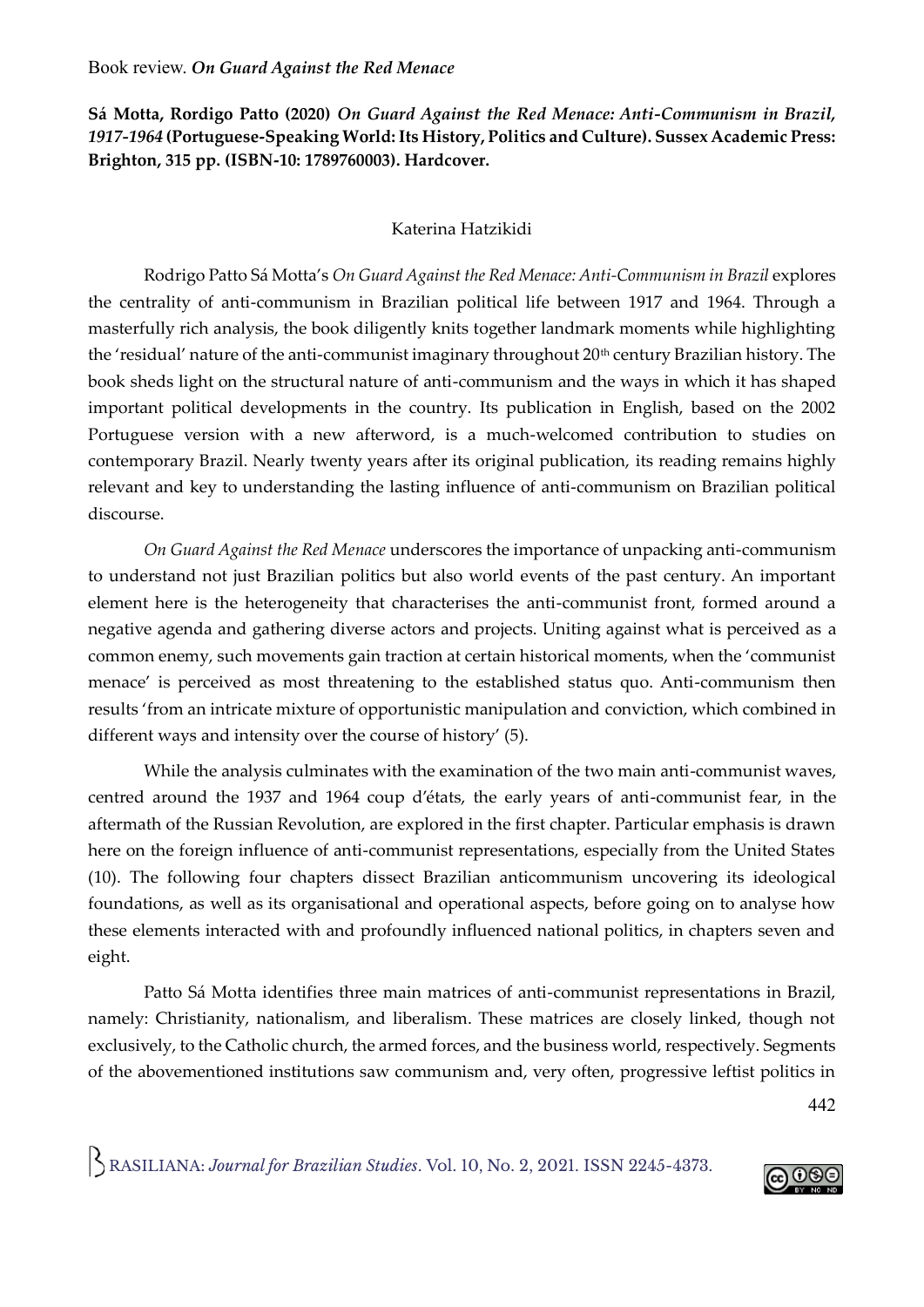## Book review. *On Guard Against the Red Menace*

general, as a threat to notions of freedom, hierarchy, and order that informed the very foundations and values around which such institutions are structured. For such reactionary segments, 'democracy' became the antonym of 'communism' and they professed their love for this empty signifier in an effort to align themselves to the "free, Western and Christian world" (43). Of the three main institutions that represented the three matrices, the armed forces and the Catholic church had, according to Patto Sá Motta, a leading role in anti-communist mobilisation, though and it was ultimately the Catholic church that "had the best instruments to combat the 'red menace'" (46).

Chapter three delves into "the anti-communist imaginary", where demons, pathological metaphors (especially those alluding to an infiltration of the healthy social organism in order to debilitate it from within), moral panic, and images of the 'Soviet inferno' gain centre stage. An important element that informs the anti-communist imaginary is the conviction that communism is an intrinsically alien idea implanted from outside and essentially "irreconcilable with the traditions of the Brazilian character and soul" (36). Hence, communism is essentially a foreign menace and the result of a conspiracy that forms part of Soviet imperialism (especially in the early years of anticommunism) or, later, of a global communist conspiracy (involving China and, closer to home, Cuba). This foreign menace wants to "destroy order, tradition and Christian society" (48). This is part of the reason why, for example, the armed uprising of 1935, known as Intentona Comunista, was generally treated as "equivalent to an external attack on the country" (38).

In the 1930s, when the first big anti-communist wave shook Brazilian society, anticommunism embraced anti-Semitism, often conflating Jews and communists as two sides of the same coin. The 'Judeo-Bolshevik' threat was most emblematically manifested by the 'Cohen Plan': an alleged complot about a communist revolution in Brazil. The Cohen Plan, which, it is worth mentioning, was entirely fabricated and written by members of the armed forces, encapsulated fears and conspiracy theories circulating at the time. Its 'discovery' acted as a catalyst for the 1937 coup d'état and justified new migration policies restricting the entry of Jewish people in Brazil (59).

In chapter four, dedicated to 'the anti-communist iconography', Patto Sá Motta draws on Erwin Panofsky's 'iconological interpretation' to critically discuss some of the iconography influenced by anti-Communism that circulated in Brazil (84). This visual analysis provided strengthens and complements the discussion in the previous chapter. Chapter five is dedicated to 'anti-communist organisations'; Brazilian entities created to combat communism (109). This discussion is particularly relevant to the second anti-communist wave, since in the 1930s the number of such entities was markedly smaller. The author does an impressive job of recovering registers of the names and activities of several important organisations dedicated to creating and spreading anticommunist propaganda, despite the scarcity and ephemeral nature of archival records (112). Chapter six focuses on 'the anti-communist industry', that is, to "the opportunistic exploitation of the 'red menace'" and to "those manipulators who took advantage of the fear of communism" (144).

443